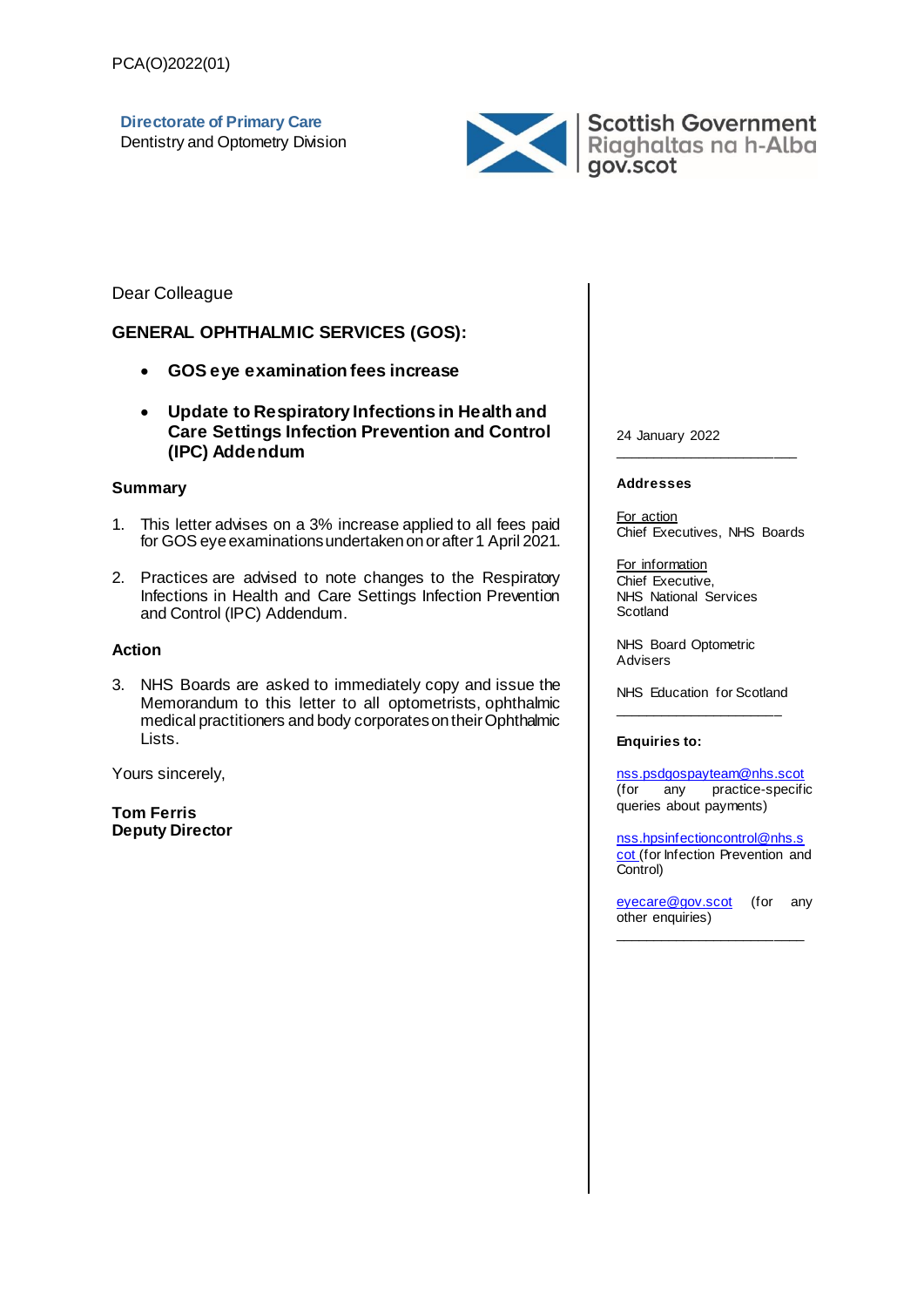### **MEMORANDUM TO NHS: PCA(O)2022(01)**

### **Summary**

1. This Memorandum advises on a 3% increase applied to all fees paid for General Ophthalmic Services (GOS) eye examinations undertaken on or after 1 April 2021.

#### **GOS eye examination fees increase**

- 2. After due consideration and consultation with Optometry Scotland, Scottish Ministers have determined that fees for all GOS eye examinations undertaken on or after 1 April 2021 (including domiciliary visiting fees) will be increased by 3%. The Statement of GOS remuneration included in the [Annex](#page-3-0) sets out the full award.
- 3. The increase will not apply to additional payments made to practices as part of COVID-19 related financial support measures i.e. "top-up" payments in line with [PCA\(O\)2020\(14\).](https://www.sehd.scot.nhs.uk/pca/PCA2020(O)14.pdf) There will be no retrospective re-calculation of entitlement to COVID-19 related financial support in previous months as a result of this backdated fee uplift.
- 4. The increase will be applied as follows:
	- **For claims paid between the April 2021 and January 2022 payment schedules inclusive, for GOS eye examinations undertaken on or after 1 April 2021** – payment of backdated fees will be made in the February paid March 2022 payment schedule, which will be paid to practices on Thursday 24 March 2022.
	- **For claims submitted after the January paid February 2022 payment schedule, for GOS eye examinations undertaken on or after 1 April 2021** – as GOS claims can be submitted up to [six months from the eye examination](https://www.legislation.gov.uk/ssi/2006/135/schedule/1/paragraph/13)  [date,](https://www.legislation.gov.uk/ssi/2006/135/schedule/1/paragraph/13) payments will be made to practices at the end of the first and second quarters of financial year 2022-23.

# **Update to Respiratory Infections in Health and Care Settings Infection Prevention and Control (IPC) Addendum**

5. It should be noted that there have been changes to the screening assessment questions for all health and social care settings. Please refer to the [Winter](https://www.nipcm.hps.scot.nhs.uk/winter-2122-respiratory-infections-in-health-and-care-settings-infection-prevention-and-control-ipc-addendum/)  [\(21/22\), Respiratory Infections in Health and Care Settings Infection Prevention](https://www.nipcm.hps.scot.nhs.uk/winter-2122-respiratory-infections-in-health-and-care-settings-infection-prevention-and-control-ipc-addendum/)  [and Control \(IPC\) Addendum](https://www.nipcm.hps.scot.nhs.uk/winter-2122-respiratory-infections-in-health-and-care-settings-infection-prevention-and-control-ipc-addendum/) (section 5.7) for the most up to date version.

# **Enquiries**

6. Any queries about how the payments outlined above will be made on an individual practice basis should be emailed to Practitioner and Counter Fraud Services at: [nss.psdgospayteam@nhs.scot.](mailto:nss.psdgospayteam@nhs.scot?subject=PCA(O)2022(01)%20Query)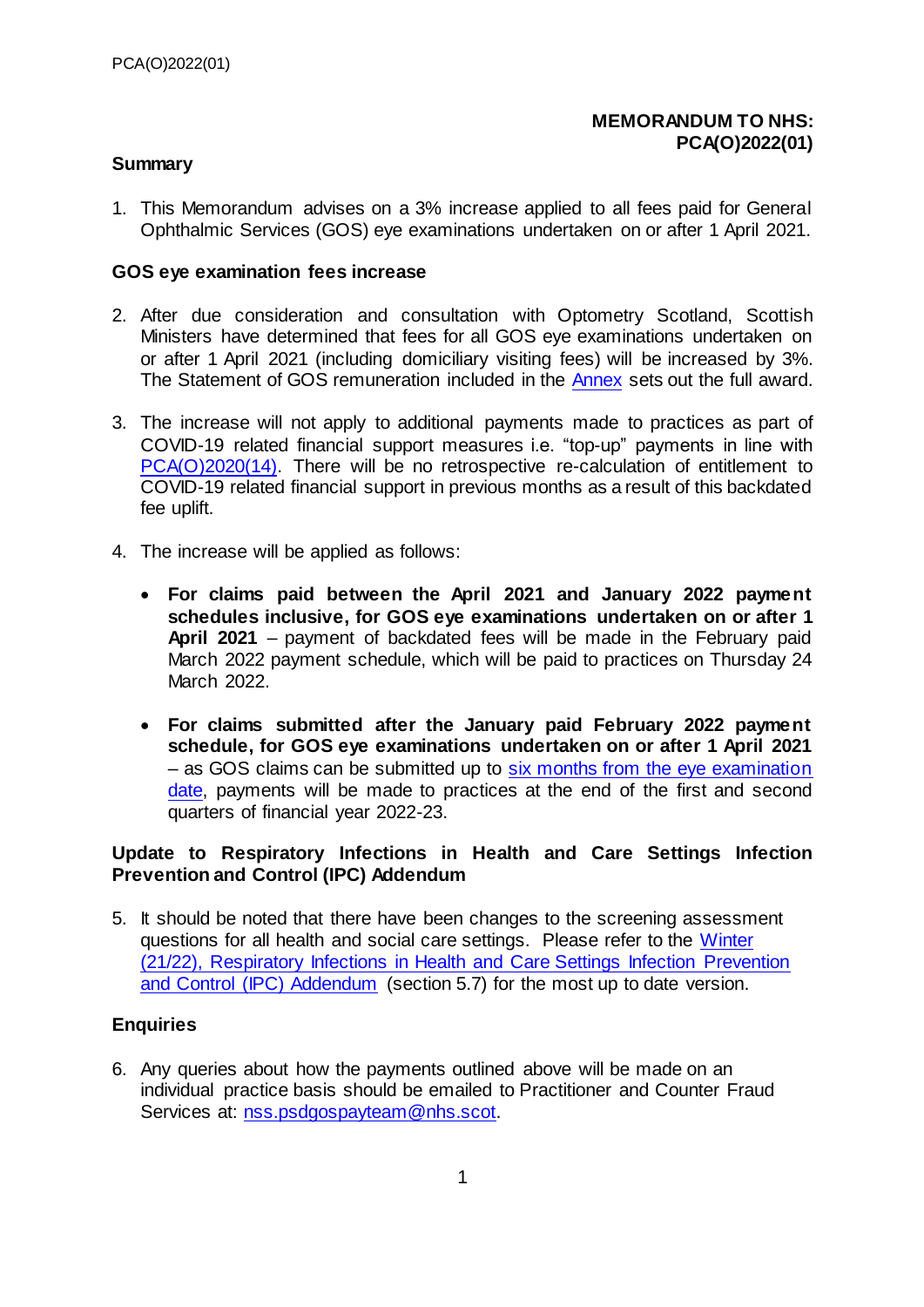- 7. Any queries relating to the **Infection Prevention and Control Addendum**  should be sent to [nss.hpsinfectioncontrol@nhs.scot](mailto:nss.hpsinfectioncontrol@nhs.scot) and additional advice, support around risk assessment and guidance implementation can be accessed by contacting your local health board.
- 8. Any other queries about this Memorandum should be emailed to the Scottish Government at: [eyecare@gov.scot.](mailto:eyecare@gov.scot?subject=PCA(O)2022(01)%20Query)

**Dentistry and Optometry Division Directorate of Primary Care Scottish Government**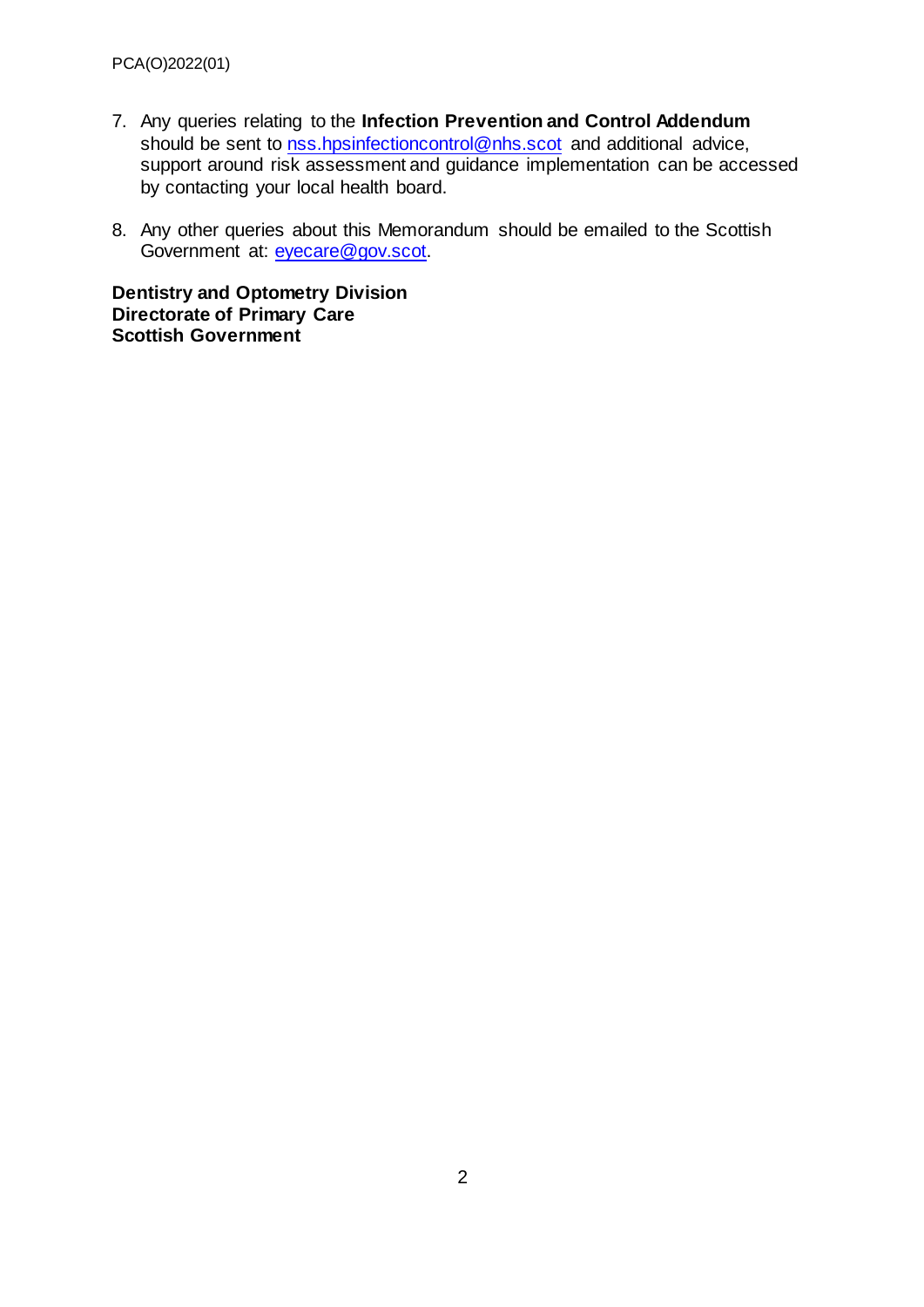**ANNEX**

# **NATIONAL HEALTH SERVICE (SCOTLAND)**

# **GENERAL OPHTHALMIC SERVICES**

#### **THE STATEMENT**

<span id="page-3-0"></span>The Scottish Ministers, in exercise of powers conferred on them by sections 28A and 28B of the National Health Service (Scotland) Act 1978 and regulation 17 of the National Health Services (General Ophthalmic Services) (Scotland) Regulations 2006, after consultation with such organisations as appear to them to be representative of contractors providing General Ophthalmic Services, make the following determination (referred to as the "Statement") -

#### Application

- 1. This determination applies to all primary eye examinations and supplementary eye examinations carried out on or after 1 April 2021.
- 2. This determination applies to all claims for CET allowance or IPCET allowance submitted to the Agency on or after 9 August 2021.

#### Interpretation

3. In this Statement:

"the 2006 Regulations" means The National Health Service (General Ophthalmic Services) (Scotland) Regulations 2006 (SSI 2006/135), as amended;

"CET" means continuing education and training;

"CET allowance" means the sum of £590;

"Goldmann type tonometer" includes a Perkins type tonometer;

"IPCET" means independent prescriber continuing education and training;

"IPCET allowance" means the sum of £884;

"optometrist" includes an optician as defined in the 2006 Regulations;

"optometrist independent prescriber" means a person—

(a) who is a registered optometrist; and

(b) against whose name is recorded in the relevant register an annotation signifying that the person is qualified to order drugs, medicines and appliances as an optometrist independent prescriber;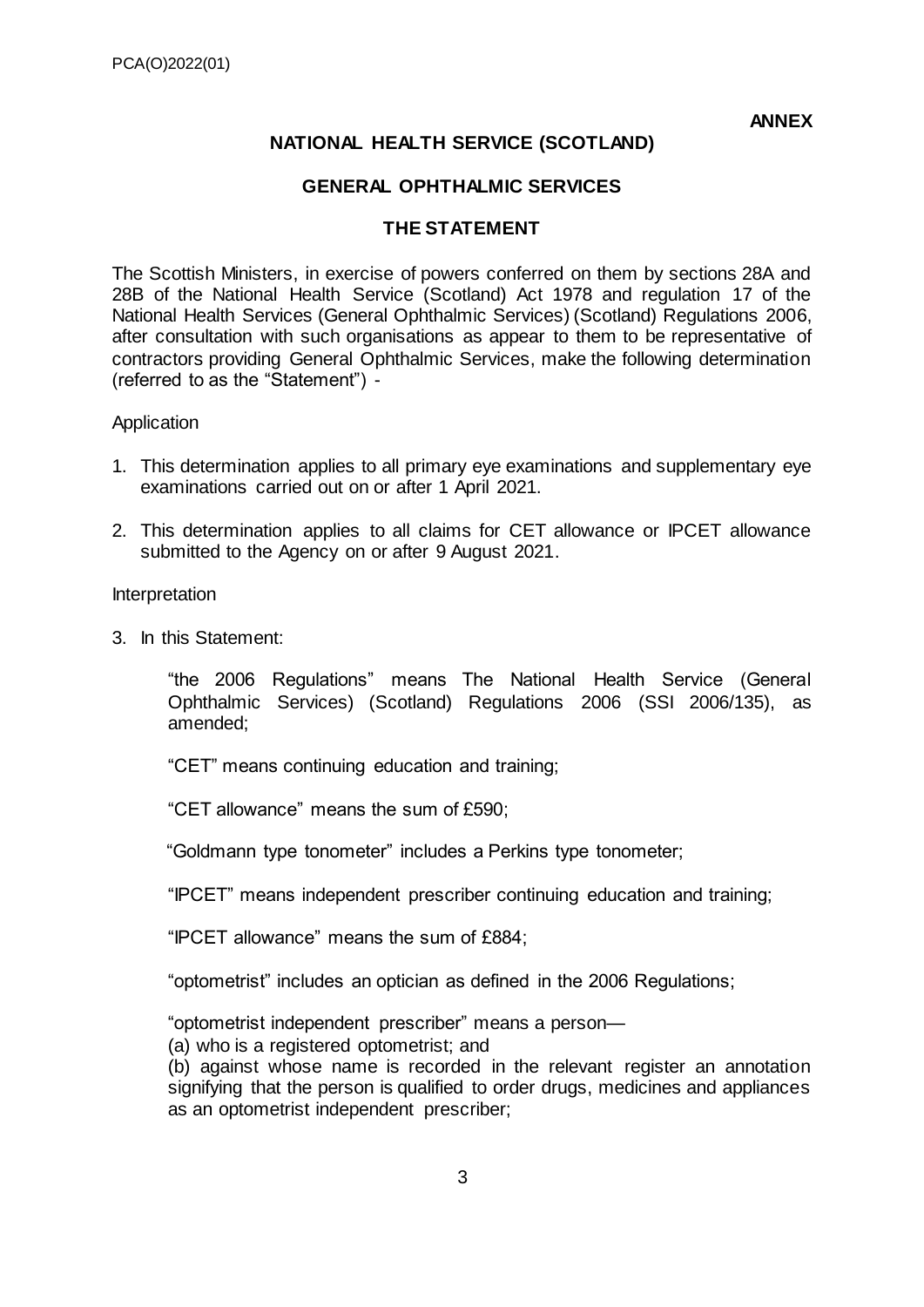"professional registration" means, for optometrists, registration with the General Optical Council and, for ophthalmic medical practitioners, registration with the General Medical Council.

4. Any terms defined in regulation 2 ('Interpretation') of the 2006 Regulations are to be given the same meaning in this Statement.

Fees Payable

- 5. The fees payable to an optometrist or ophthalmic medical practitioner for undertaking eye examinations are set out i[n Appendix A.](#page-5-0)
- 6. Appendices B to E set out conditions which must be met before fees are payable:

(a) [Appendix B](#page-6-0) sets out the frequencies of primary eye examinations by patient category for which fees will be payable, and the circumstances in which the use of early re-examination codes is permitted;

(b) [Appendix C](#page-7-0) sets out conditions on the conduct of a primary eye examination;

(c) [Appendix D](#page-9-0) sets out conditions on the conduct of a supplementary eye examination;

(d) [Appendix E](#page-14-0) sets out:

- (i) practice equipment that must be provided in accordance with paragraph 6 of Schedule 1 to the 2006 Regulations, as a condition of the fees payable under appendices A to D; and
- (ii) records that must be kept in accordance with paragraph 8 of Schedule 1 to the 2006 Regulations, as a condition of the fees payable under appendices A to D.

Allowances Payable

7. [Appendix F](#page-16-0) sets out the conditions which must be met before the CET allowance and IPCET allowance are payable.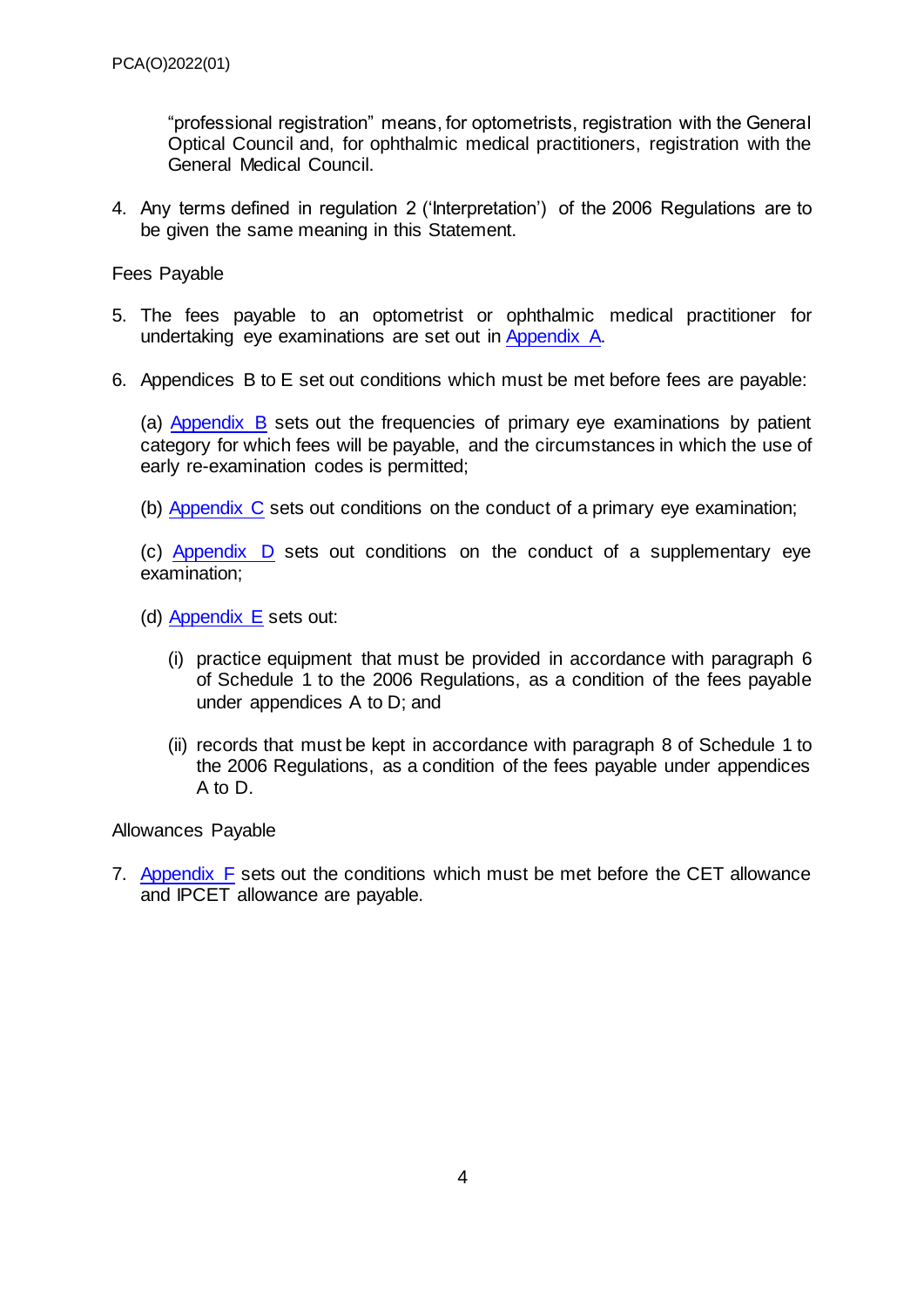# <span id="page-5-0"></span>FEES PAYABLE TO OPTOMETRISTS AND OPHTHALMIC MEDICAL **PRACTITIONERS FOR EYE EXAMINATIONS**

#### **PRIMARY EYE EXAMINATION**

- 1. Fees payable for each primary eye examination carried out in accordance with appendices  $\overline{B}$  $\overline{B}$  $\overline{B}$  and  $\overline{C}$  by an optometrist or ophthalmic medical practitioner for a patient aged under 60 years: **E38.11**
- 2. Fees payable for each primary eye examination carried out in accordance with appendices  $\overline{B}$  $\overline{B}$  $\overline{B}$  and  $\overline{C}$  by an optometrist or ophthalmic medical practitioner for a patient aged 60 years and over:

| (a) no digital photograph taken - |  |  | £41.20 |
|-----------------------------------|--|--|--------|
|                                   |  |  |        |

(b) digital photograph taken -  $\epsilon$ 46.35

# **SUPPLEMENTARY EYE EXAMINATION**

3. Fees payable for each supplementary eye examination carried out in accordance with [Appendix D](#page-9-0) by an optometrist or ophthalmic medical practitioner:

| (a) standard supplementary eye examination - |        |  |  |  |  |  |
|----------------------------------------------|--------|--|--|--|--|--|
| (b) enhanced supplementary eye examination - | £39.14 |  |  |  |  |  |

# **DOMICILIARY VISITING FEE**

4. The additional fees payable to an optometrist or ophthalmic medical practitioner for visits to a place where the patient normally resides for the purpose of carrying out NHS eye examinations under General Ophthalmic Services are:

(a) for a visit to one establishment or location to undertake an NHS eye examination, for each of the first and second patients -  $£38.69$ 

(b) for each of the third and subsequent patients at the same establishment or location -  $\text{E}9.68$ 

5. A payment made under paragraph 1, 2, 3 or 4 above to an ophthalmic medical practitioner who is participating in the National Health Service Superannuation Scheme, is subject to adjustment in respect of superannuation by deduction of the appropriate contribution.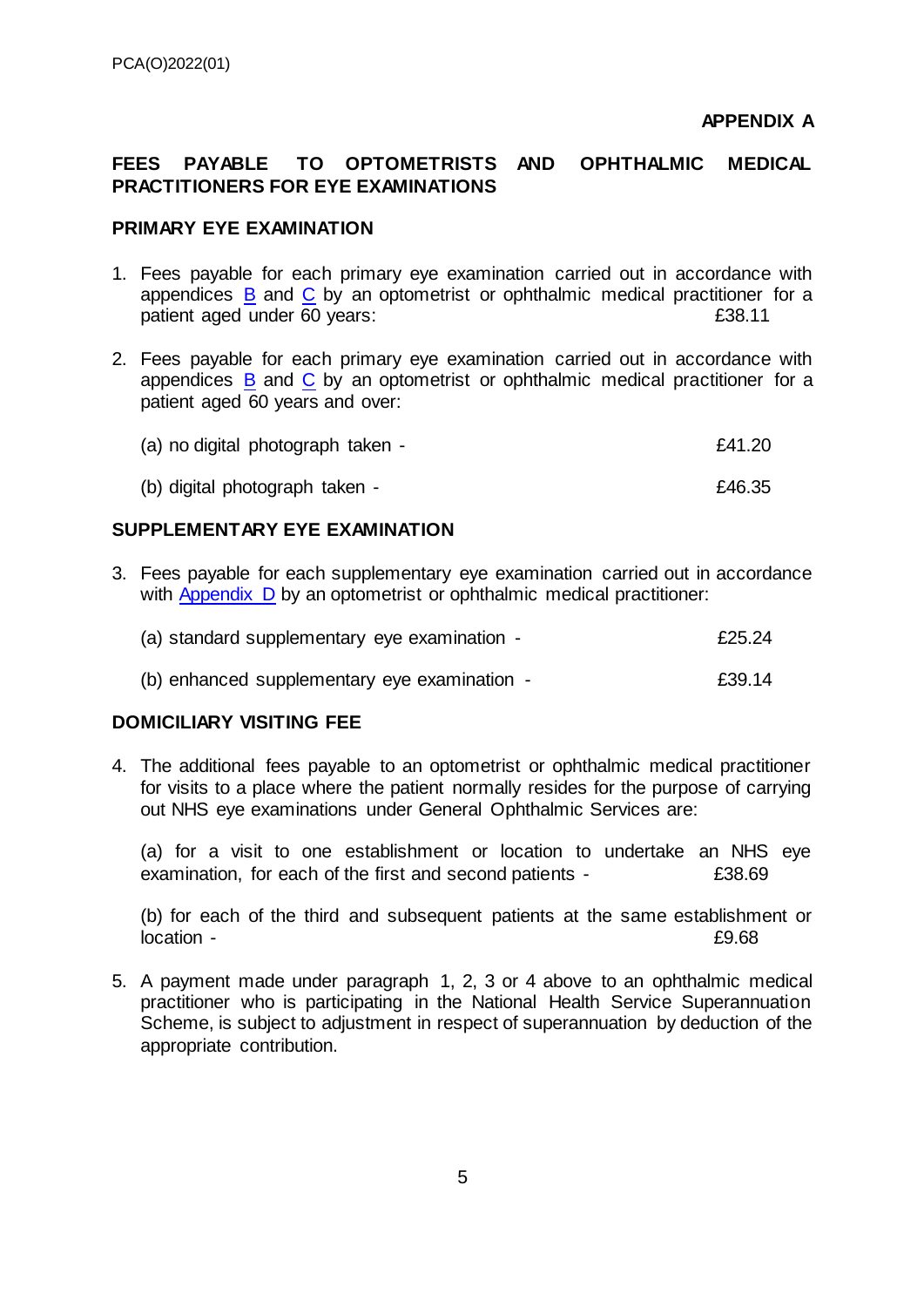# <span id="page-6-0"></span>**THE FREQUENCY OF PRIMARY EYE EXAMINATIONS FOR THE PURPOSE OF REGULATION 22B OF THE 2006 REGULATIONS**

1. A primary eye examination cannot be carried out more frequently than the frequency set out in [Table A](#page-6-1) of this Appendix, except in the circumstances (and using the relevant reason code) set out in [Table B](#page-6-2) of this Appendix.

# <span id="page-6-1"></span>**TABLE A**

<span id="page-6-3"></span>

| <b>Category of patients</b>                         | <b>Maximum frequency at which</b> |  |  |  |  |  |
|-----------------------------------------------------|-----------------------------------|--|--|--|--|--|
|                                                     | primary eye examinations          |  |  |  |  |  |
|                                                     | are to be carried out             |  |  |  |  |  |
| Patients aged under 16 years                        | Annually                          |  |  |  |  |  |
| Patients aged between 16 years and 59 years         | <b>Biennially</b>                 |  |  |  |  |  |
|                                                     |                                   |  |  |  |  |  |
| Patients aged 60 years or over                      | Annually                          |  |  |  |  |  |
|                                                     |                                   |  |  |  |  |  |
| Patients with glaucoma                              | <b>Biennially</b>                 |  |  |  |  |  |
| Patients aged 40 years or over with a close family* | <b>Biennially</b>                 |  |  |  |  |  |
| history of glaucoma                                 |                                   |  |  |  |  |  |
| *father, mother, brother, sister, son, daughter     |                                   |  |  |  |  |  |
| Patients with ocular hypertension                   | <b>Biennially</b>                 |  |  |  |  |  |
| Patients with diabetes                              | Annually                          |  |  |  |  |  |
| Patients who are sight impaired or severely sight   | Annually                          |  |  |  |  |  |
| impaired, as set out in Annex B to this Statement.  |                                   |  |  |  |  |  |

# <span id="page-6-2"></span>**TABLE B**

# **Early Re-Examination Codes For Primary Eye Examination**

**7** - This code is only to be used in the following scenarios:

(a) the patient is new to the practice and the optometrist or ophthalmic medical practitioner does not have access to the patient's clinical records; or

(b) the patient is not new to the practice but the optometrist or ophthalmic medical practitioner does not have access to the patient record created as a result of a primary eye examination carried out at another practice within the relevant primary eye examination frequency as defined in [Table A.](#page-6-1)

**8** - This code is to be used when the patient has turned 16 years of age (and does not have diabetes and/or is not sight impaired or severely sight impaired), resulting in a change in frequency between primary eye examinations from annually to biennially. Annex A to this Statement provides a guide chart which should be used by optometrists and ophthalmic medical practitioners when determining a patient's eligibility for an early re-examination under this code.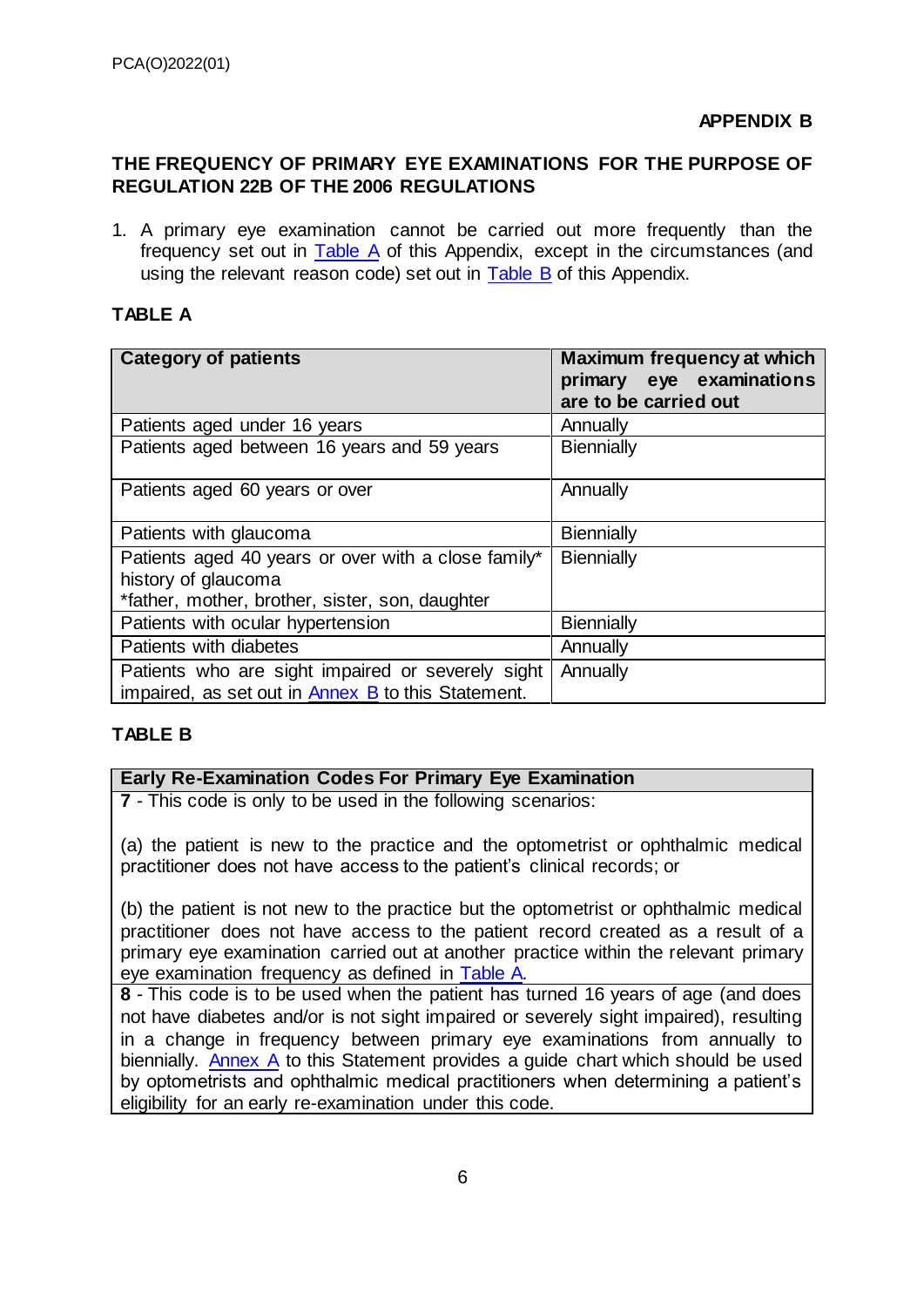# **APPENDIX C**

# <span id="page-7-0"></span>**PRIMARY EYE EXAMINATION**

1. A primary eye examination carried out by an optometrist or ophthalmic medical practitioner shall consist of all appropriate tests or procedures relevant to the presenting signs, symptoms and needs of the patient for the purpose of that examination (including the tests and procedures of an eye health assessment as defined in the [Table](#page-8-0) below), unless:

(a) the optometrist or ophthalmic medical practitioner considers that the patient has a physical or mental condition which would make the carrying out of a specific test or procedure clinically inappropriate;

(b) in the judgement of the optometrist or ophthalmic medical practitioner, a specific test or procedure is clinically inappropriate for any other reason; or

(c) the patient has refused to undertake a specific test or procedure.

2. Following a primary eye examination, if the patient is being referred they should be referred directly to an ophthalmic hospital or to the patient's General Practitioner.

3. Clinically appropriate equipment must be used for each test or procedure carried out under a primary eye examination.

4. Where –

(a) the patient has refused to consent to the use of a particular piece of equipment; or

(b) the patient has a physical or mental condition which would make the use of a particular piece of equipment clinically inappropriate or not reasonably practicable;

5. alternative equipment may be used which, despite not being a direct equivalent to any suggested examples in professional guidance for that particular test or procedure in terms of clinical thoroughness, will enable the required test or procedure to be carried out.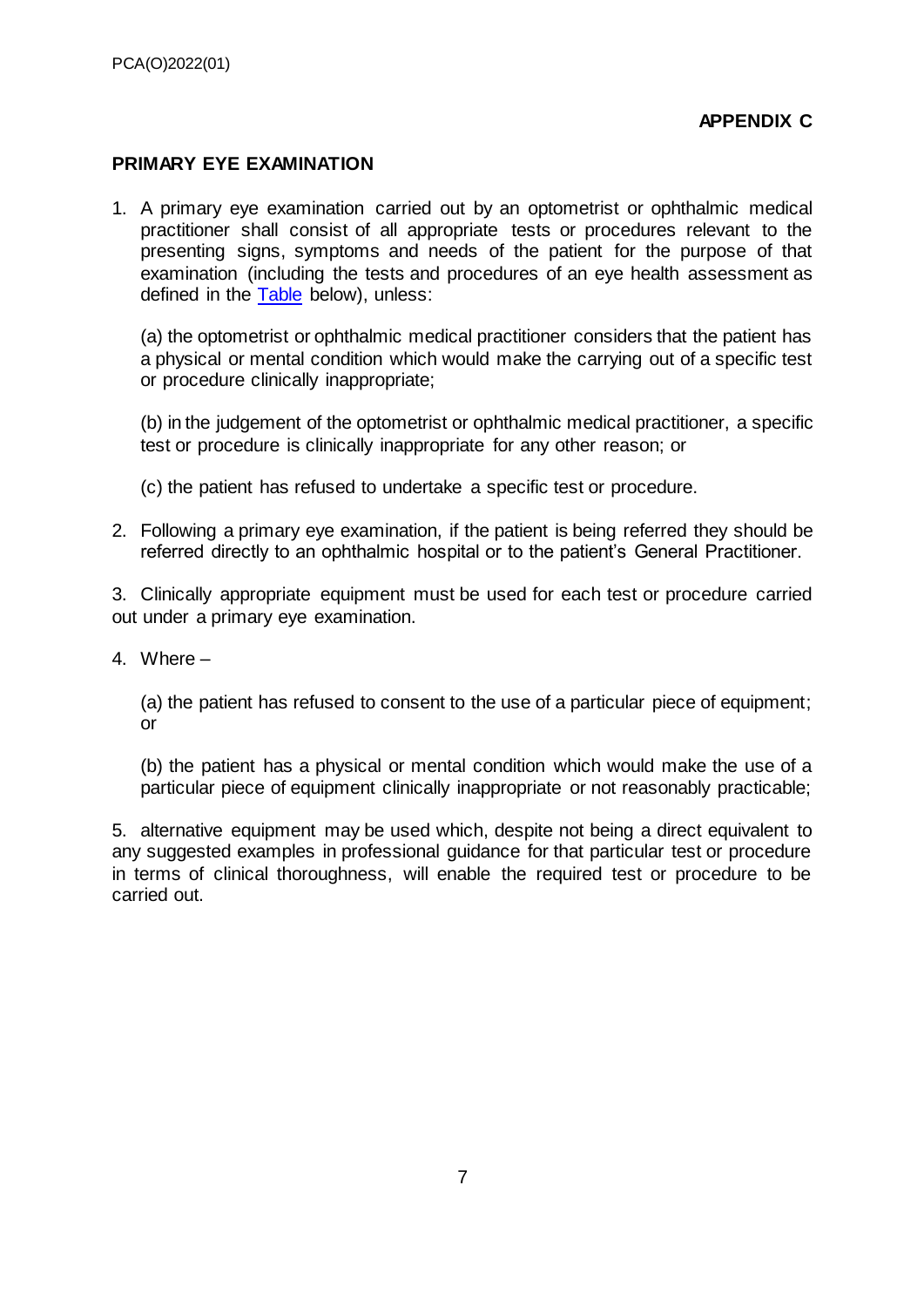# <span id="page-8-0"></span>**TABLE**

# **THE TESTS AND PROCEDURES INVOLVED IN AN EYE HEALTH ASSESSMENT REQUIRED FOR THE PURPOSES OF A PRIMARY EYE EXAMINATION**

The tests and procedures involved in an eye health assessment required for the purposes of a primary eye examination should be in accordance with guidance laid out in the [College of Optometrists Guidance for Professional Practice](https://guidance.college-optometrists.org/home/) and [Scottish](http://www.sign.ac.uk/sign-144-glaucoma-referral-and-safe-discharge.html)  [Intercollegiate Guidance Network 144: Glaucoma Referral and Safe Discharge,](http://www.sign.ac.uk/sign-144-glaucoma-referral-and-safe-discharge.html) and must include (unless any of grounds (a), (b) and (c) set out in paragraph 1 of Appendix C apply):

#### **Tests and procedures**

Taking a record of any relevant history and symptoms, which includes relevant medical, family, and ocular history.

An eye health assessment appropriate to the patient's presenting signs, symptoms and needs.

A refraction and an assessment of the patient's visual function.

In keeping with the requirements of the Opticians Act 1989 'to perform such examinations of the eye for the purpose of detecting injury, disease or abnormality in the eye or elsewhere'.

An external examination of the eye using slit lamp biomicroscopy.

An internal examination of the eye using slit lamp biomicroscopy and a condensing lens.

The communication of the clinical findings, advice, results and diagnosis to the patient and, where appropriate, the patient's carer and other health professionals. This may include a referral letter and clinical reports.

To capture and record a digital image of the retina for all patients aged 60 years or over.

#### *Primary eye examinations involving dilation:*

Patients aged 60 years or over should have a dilated internal eye examination.

*Primary eye examinations carried out in a place where the patient normally resides:*

Use of a head mounted indirect ophthalmoscope and a direct ophthalmoscope may be appropriate for an internal examination of the eye.

Use of a loupe and illumination may be appropriate for an external examination of the eye.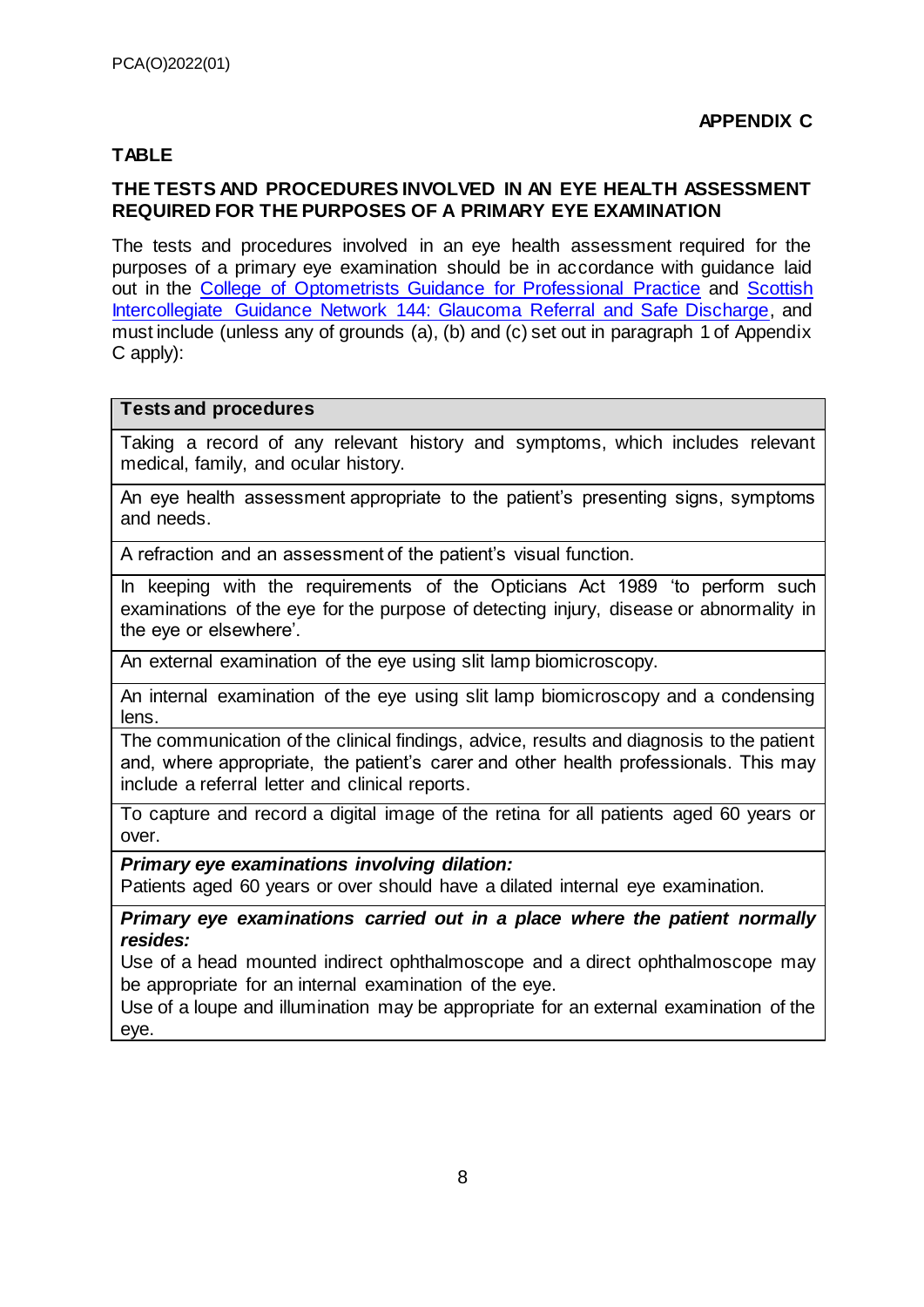## **APPENDIX D**

#### <span id="page-9-0"></span>**SUPPLEMENTARY EYE EXAMINATION**

1. A supplementary eye examination carried out by an optometrist or ophthalmic medical practitioner shall consist of all appropriate tests or procedures relevant to the presenting signs, symptoms and needs of the patient for the purpose of that examination (including the tests and procedures of an eye health assessment as defined in [Table A](#page-10-0) of Appendix D), unless:

(a) the optometrist or ophthalmic medical practitioner considers that the patient has a physical or mental condition which would make the carrying out of a specific test or procedure clinically inappropriate;

(b) in the judgement of the optometrist or ophthalmic medical practitioner, a specific test or procedure is clinically inappropriate for any other reason; or

(c) the patient has refused to undertake a specific test or procedure.

- 2. [Table B](#page-11-0) of Appendix D lists the reason codes to be used in accordance with the carrying out of a supplementary eye examination. Only one reason code per supplementary eye examination is required.
- 3. Following a supplementary eye examination, if the patient is being referred they should be referred directly to an ophthalmic hospital or to the patient's General Practitioner.
- 4. Clinically appropriate equipment must be used for each test or procedure carried out under a supplementary eye examination.
- 5. Where:

(a) the patient has refused to consent to the use of a particular piece of equipment; or

(b) the patient has a physical or mental condition which would make the use of a particular piece of equipment clinically inappropriate or not reasonably practicable;

alternative equipment may be used which, despite not being a direct equivalent to any suggested examples in professional guidance for that particular test or procedure in terms of clinical thoroughness, will enable the required test or procedure to be carried out.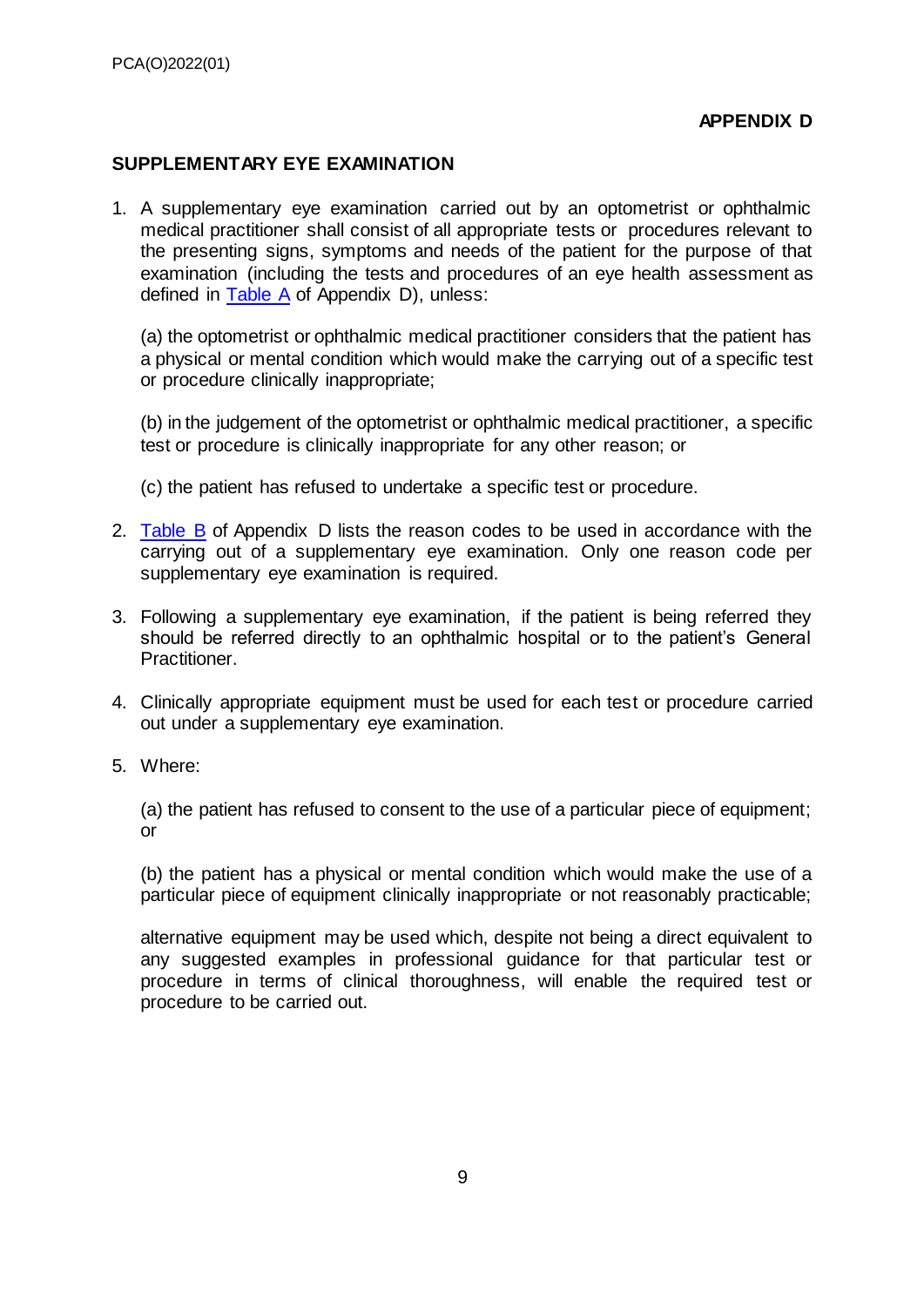# <span id="page-10-0"></span>**TABLE A**

#### **THE TESTS AND PROCEDURES INVOLVED IN AN EYE HEALTH ASSESSMENT REQUIRED FOR THE PURPOSES OF A SUPPLEMENTARY EYE EXAMINATION**

The tests and procedures involved in an eye health assessment required for the purposes of a supplementary eye examination should be in accordance with guidance laid out in the [College of Optometrists Guidance for Professional Practice](https://guidance.college-optometrists.org/home/) and [Scottish](http://www.sign.ac.uk/sign-144-glaucoma-referral-and-safe-discharge.html)  [Intercollegiate Guidance Network 144: Glaucoma Referral and Safe Discharge,](http://www.sign.ac.uk/sign-144-glaucoma-referral-and-safe-discharge.html) and must include (unless any of grounds (a), (b) and (c) set out in paragraph 1 of Appendix D apply):

#### **Tests and procedures**

Taking a record of any relevant history and symptoms, which includes relevant medical, family, and ocular history.

An eye health assessment appropriate to the patient's needs and any presenting signs and symptoms.

Whenever an external examination of the eye is required, it should be carried out using slit lamp biomicroscopy.

Whenever an internal examination of the eye is required, it should be carried out using slit lamp biomicroscopy and a condensing lens. A head mounted indirect ophthalmoscope may also be appropriate for some patients.

The communication of the clinical findings, advice, results and diagnosis to the patient and, where appropriate, the patient's carer and other health professionals. This may include a referral letter and clinical reports.

*Enhanced Supplementary Examination with dilation/cycloplegia:*

If, in the judgement of the optometrist or ophthalmic medical practitioner, the patient requires a dilated internal examination or cycloplegia, then the reason must be recorded.

*Supplementary eye examinations carried out in a place where the patient normally resides:*

Use of a head mounted indirect ophthalmoscope and a direct ophthalmoscope may be appropriate for an internal examination of the eye.

Use of a loupe and illumination may be appropriate for an external examination of the eye.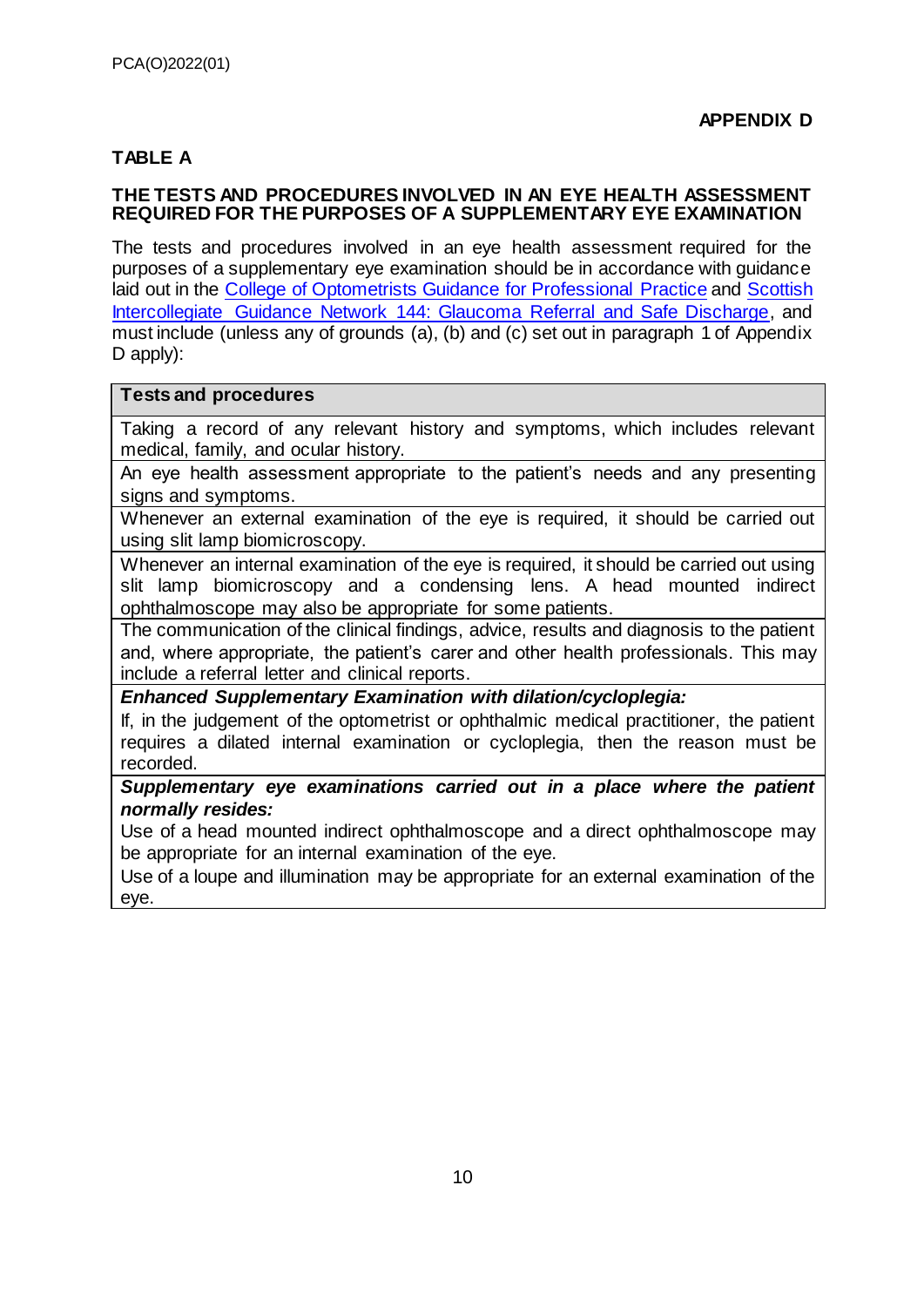# <span id="page-11-0"></span>**TABLE B**

# **SUPPLEMENTARY EYE EXAMINATION - REASON CODES**

**If a supplementary eye examination is carried out on the same day as a primary eye examination, full details of the reasons why must be provided in the patient's records. A supplementary eye examination cannot be claimed on the same day as a primary eye examination, for the same patient, using the 2.1, 2.7, 4.1, 4.6 and 4.7 reason codes. Reason codes 2.5, 2.8, 4.5 and 4.8 should only be claimed on the same day as a primary eye examination, for the same patient, where the supplementary eye examination is an emergency eye examination.**

#### **Standard Supplementary Eye Examination**

**2.0 - Cycloplegic Refraction Following Routine Primary Eye Examination On A Child**

This code is to be used when a child requires a cycloplegic refraction following a routine primary eye examination.

### **2.1 - Paediatric Review (without dilation/cycloplegia that does not follow a primary eye examination)**

This code is to be used to review a child within 12 months of a primary eye examination, as judged clinically necessary, and dilation/cycloplegia is not required.

#### **2.2 - Follow-Up / Repeat Procedures (without dilation and not associated with glaucoma)**

This code is to be used for additional or repeat procedures not requiring dilation and which are required to refine a diagnosis or clinical outcome in order to determine whether the patient needs referral or can be retained for ongoing care in the community. This code can be used for a refraction, on a separate day, that could not be undertaken at the primary eye examination.

# **2.3 - Suspect Glaucoma (without dilation)**

This code is to be used specifically for suspect glaucoma review, in keeping with SIGN 144 guidance for diagnosis and referral for glaucoma, and which does not require dilation. This includes ocular hypertension.

# **2.4 - Patients Aged Under 60 Requiring Dilation Following Primary Eye Examination**

This code is to be used, following a primary eye examination, for a supplementary eye examination of a patient aged under 60 that requires to be dilated.

# **2.5 - Anterior Eye Condition (without dilation)**

This code is to be used for a supplementary eye examination of a patient with a suspect or diagnosed anterior eye condition within the normal interval between primary eye examinations, and which does not require dilation.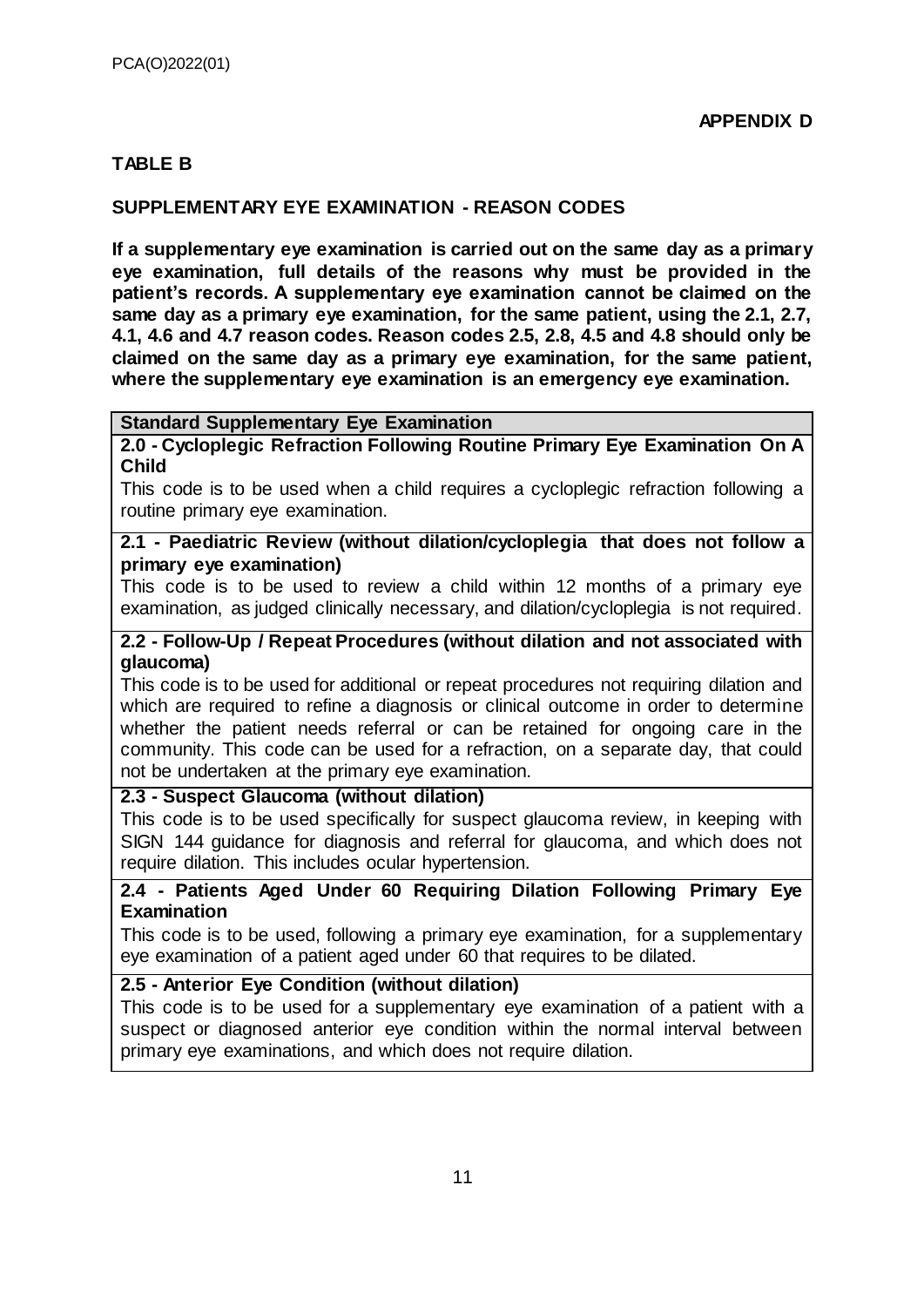# **Standard Supplementary Eye Examination (continued)**

# **2.7 - Post-Operative Cataract Examination (without dilation)**

This code is to be used for a post-operative cataract examination of a patient, which includes refraction, an ocular examination and (if required) a feedback report, but does not require dilation.

# **2.8 - Unscheduled Appointment (without dilation)**

This code is to be used for a supplementary eye examination for a patient who presents with symptoms for an unscheduled visit within the normal interval between primary eye examinations, and which does not require dilation.

# **2.9 - Cataract Referral Advice and Counselling**

This code is to be used when providing advice and counselling to a patient following an eye examination which has resulted in the patient being considered for referral. This may include providing prognosis or counselling and preparation for consent for cataract surgery, including risk factors.

# **3.0 – Additional Appointment To Complete Primary Eye Examination For A Patient With Complex Needs**

If required, this code can be used for an additional appointment to complete a primary eye examination in practice premises for a patient with complex needs, when more time to complete the examination is needed.

This code may only be used where it has not been possible to complete a primary eye examination in the time scheduled and a further appointment is required.

A patient with complex needs is a patient who has a physical or mental condition and as a result of that condition the patient's primary eye examination must be conducted significantly more slowly than that of a typical patient.

A patient must not be treated as a patient with complex needs solely due to their age.

# **Enhanced Supplementary Eye Examination:**

An enhanced supplementary eye examination should be conducted where it is deemed clinically appropriate to support the care of the patient.

# **4.1 - Paediatric Review (with dilation/cycloplegia that does not follow a primary eye examination)**

This code is to be used to review a child within 12 months of a primary eye examination, as judged clinically necessary, and dilation/cycloplegia is required.

# **4.2 - Follow-Up / Repeat Procedures (with dilation and not associated with glaucoma)**

This code is to be used for additional or repeat procedures requiring dilation and which are required to refine a diagnosis or clinical outcome in order to determine whether the patient needs referral or can be retained for ongoing care in the community.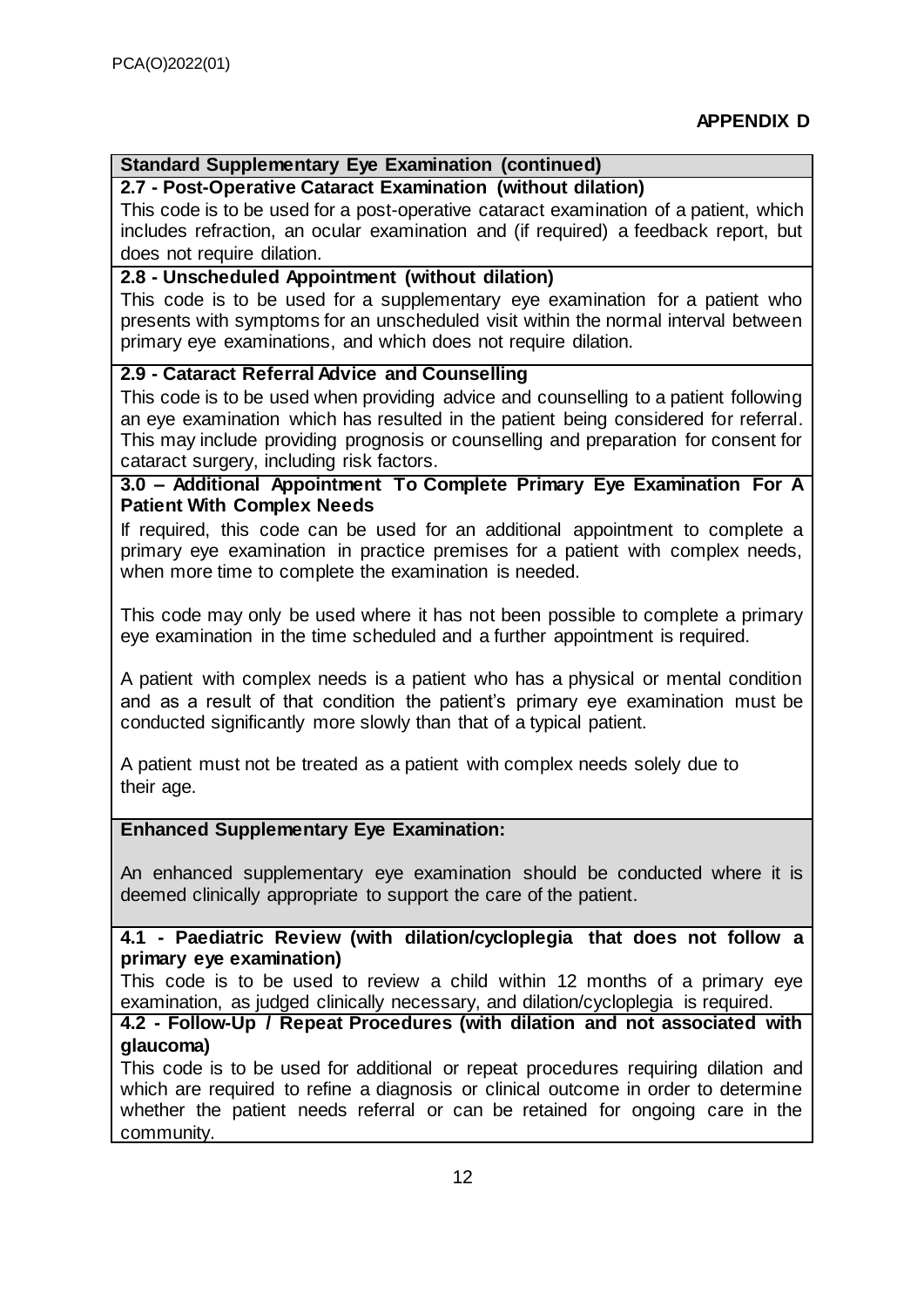# **Enhanced Supplementary Eye Examination (continued)**

# **4.3 - Suspect Glaucoma (with dilation)**

This code is to be used specifically for a suspect glaucoma review, in keeping with SIGN 144 guidance for diagnosis and referral for glaucoma, and which requires dilation. This includes ocular hypertension.

# **4.5 - Anterior Eye Condition (with dilation)**

This code is to be used for a supplementary eye examination of a patient with a suspect or diagnosed anterior eye condition within the normal interval between primary eye examinations, and which requires dilation.

**4.6 - Cycloplegic refraction of a child referred from the hospital eye service**  To facilitate the cycloplegic refraction of a child aged under 16 referred from the hospital eye service. The supplementary eye examination must include an internal and external examination of the eye.

# **4.7 - Post-Operative Cataract Examination (with dilation)**

This code is to be used for a post-operative cataract examination of a patient, which includes refraction, an ocular examination and (if required) a feedback report, and also requires dilation.

# **4.8 - Unscheduled Appointment (with dilation)**

This code is to be used for a supplementary eye examination for a patient who presents with symptoms for an unscheduled visit within the normal interval between primary eye examinations, and which requires dilation.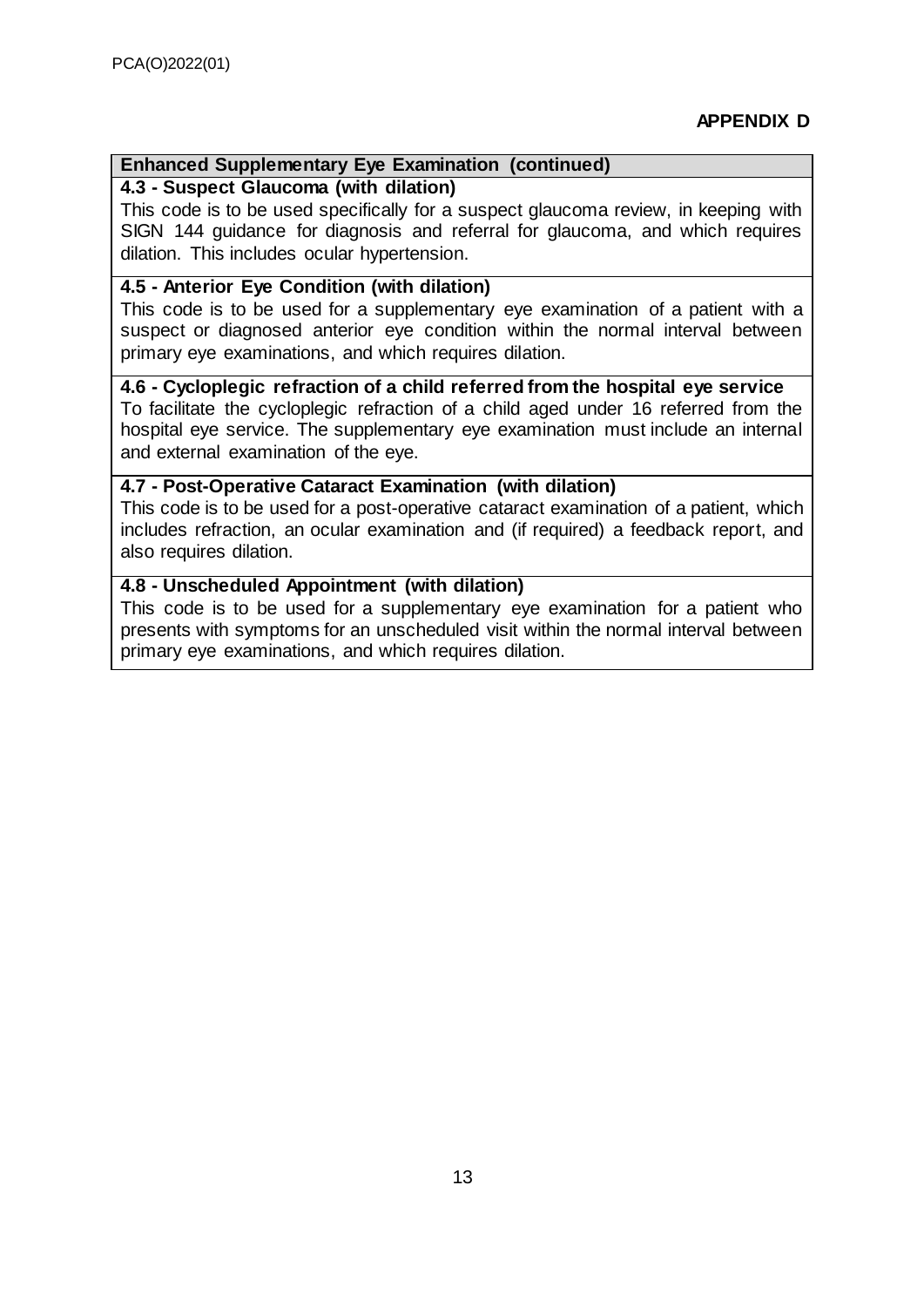# <span id="page-14-0"></span>**PRACTICE EQUIPMENT THAT MUST BE PROVIDED IN ACCORDANCE WITH PARAGRAPH 6 OF SCHEDULE 1 TO THE 2006 REGULATIONS**

- 1. An optometrist or ophthalmic medical practitioner must provide proper, sufficient and appropriate equipment in good working order for the provision of General Ophthalmic Services. This must include, but is not limited to:
	- (a) For practice premises:
	- (i) Distance test chart (e.g. Snellen chart)
	- (ii) Trial frame, trial lenses and accessories or phoropter head
	- (iii) Condensing lens for indirect retinal viewing with slit lamp biomicroscope (60-120D)
	- (iv) Slit lamp biomicroscope
	- (v) Reading test type
	- (vi) Automated visual field analyser, capable of full threshold analysis of the central 30 degrees
	- (vii) A Goldmann type contact applanation tonometer
	- (viii) Digital retinal imaging apparatus with a minimum resolution of 2 megapixels and capable of taking a clear retinal image under normal circumstances
	- (ix) Distance binocular vision test
	- (x) Near binocular vision test
	- (xi) Retinoscope
	- (xii) Direct ophthalmoscope
	- (xiii) Colour vision test chart
	- (xiv) Stereoacuity test
	- (xv) Macula assessment test
	- (xvi) Pachymeter
	- (xvii) Appropriate hand disinfection product
	- (xviii) Ophthalmic drugs required for tonometry, dilation, corneal examination and other necessary ophthalmic procedures.
	- (b) For mobile practices:
	- (i) Distance test chart (e.g. Snellen chart)
	- (ii) Trial frame, trial lenses and accessories or phoropter head
	- (iii) Appropriate equipment for binocular internal eye examination (e.g. slit lamp and condensing lens or a head-mounted indirect ophthalmoscope)
	- (iv) Appropriate equipment for external eye examination (e.g. slit lamp / loupe and illumination)
	- (v) Reading test type
	- (vi) A Goldmann type contact applanation tonometer
	- (vii) Distance binocular vision test
	- (viii) Near binocular vision test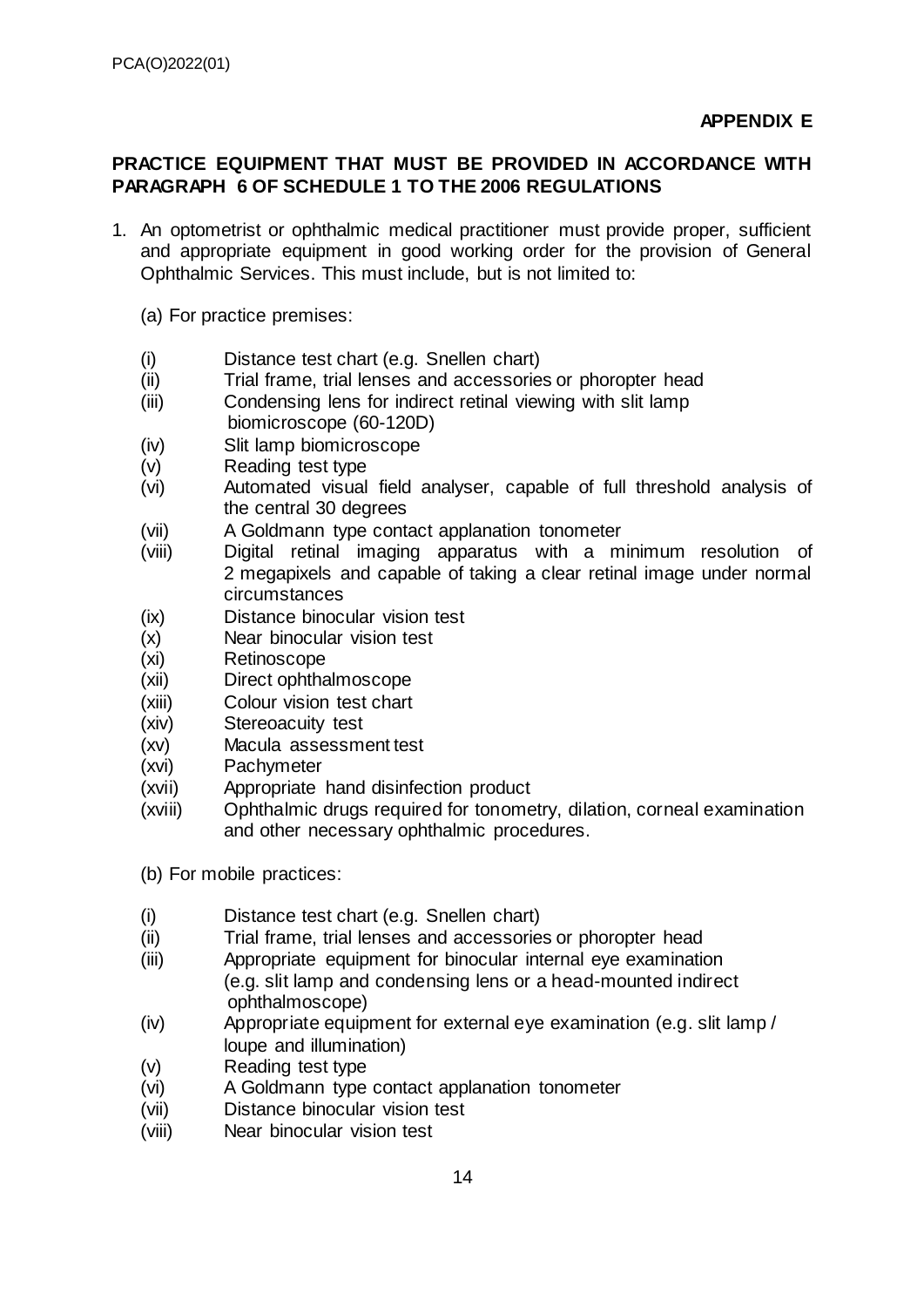- (ix) Retinoscope
- (x) Direct ophthalmoscope
- (xi) Colour vision test chart
- (xii) Stereoacuity test
- (xiii) Macula assessment test
- (xiv) Pachymeter
- (xv) Appropriate hand disinfection product
- (xvi) Ophthalmic drugs required for tonometry, dilation, corneal examination and other necessary ophthalmic procedures.

# **RECORDS THAT MUST BE KEPT IN ACCORDANCE WITH PARAGRAPH 8 OF SCHEDULE 1 TO THE 2006 REGULATIONS**

- 2. An optometrist or ophthalmic medical practitioner must keep appropriate clinical records as relevant to any eye examination conducted.
- 3. The information recorded should follow professional guidance. In addition, the record should include:
	- (a) A record of any relevant history and symptoms, to include relevant medical, family, and ocular history;
	- (b) CHI number if available;
	- (c) All relevant clinical details; and
	- (d) A digital image (or reference to) of the retina when taken.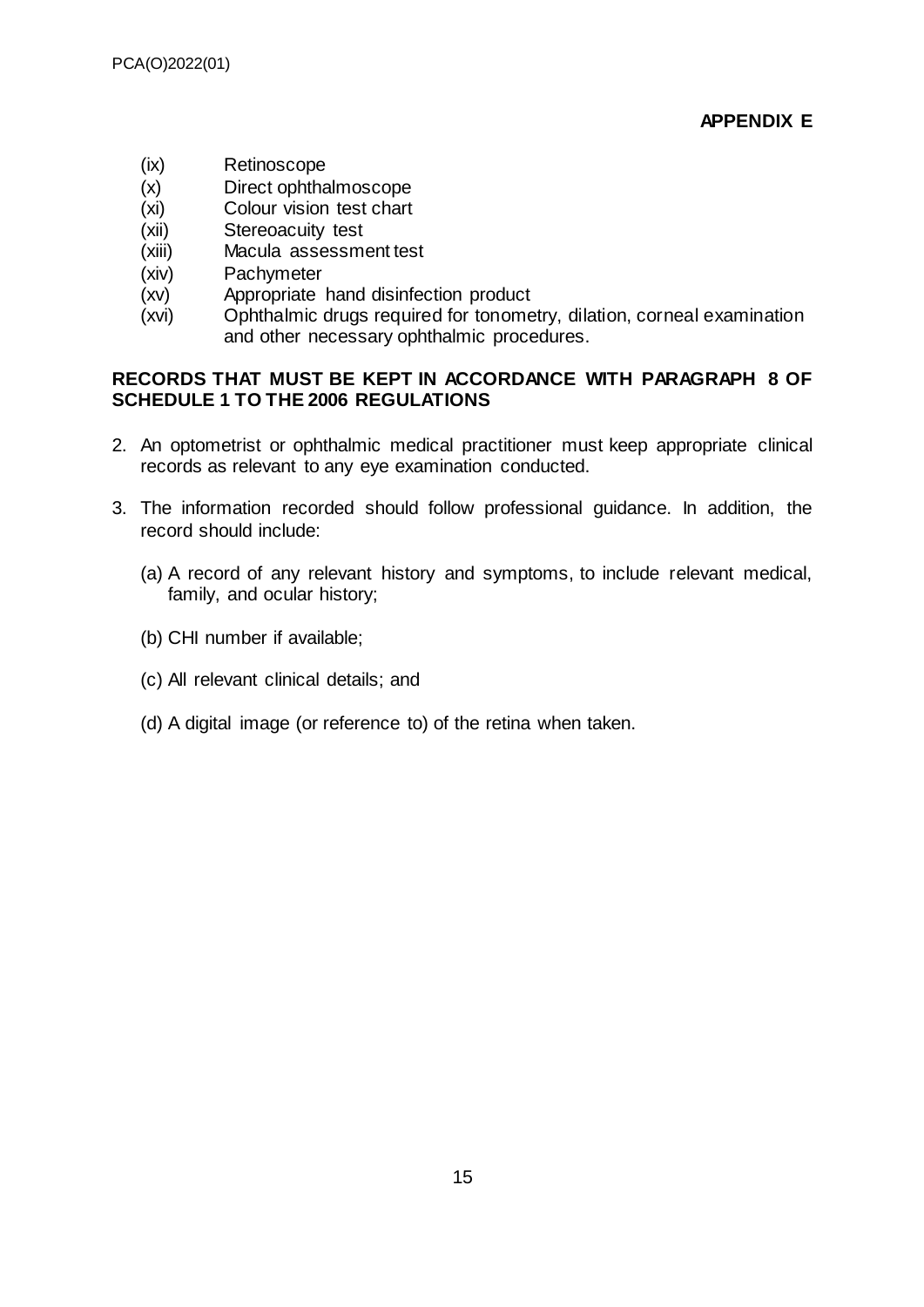**APPENDIX F**

### <span id="page-16-0"></span>**CONTINUING EDUCATION AND TRAINING ALLOWANCE**

- 1. Subject to paragraph 4, a CET allowance shall be payable to an optometrist other than a body corporate if:
	- (a) that optometrist's name was included on the Ophthalmic List of a Health Board for a period of at least six months during the previous calendar year;
	- (b) the optometrist has maintained their professional registration;
	- (c) the optometrist has undertaken appropriate CET during the previous calendar year; and
	- (d) the optometrist complies with paragraphs 5 and 6.
- 2. Subject to paragraph 4, a CET allowance shall be payable to an ophthalmic medical practitioner if:
	- (a) during the previous calendar year that practitioner's only remunerated medical or optical activity was the conduct of General Ophthalmic Services;
	- (b) the practitioner's name was included on the Ophthalmic List of a Health Board for a period of at least six months during the previous calendar year;
	- (c) the practitioner has maintained their professional registration;
	- (d) the practitioner has undertaken appropriate CET during the previous calendar year; and
	- (e) the practitioner complies with paragraphs 5 and 6.
- 3. Subject to paragraph 4, an IPCET allowance shall be payable to an optometrist other than a body corporate if:
	- (a) that optometrist's name was included on the Ophthalmic List of a Health Board for a period of at least six months during the previous calendar year;
	- (b) the optometrist has maintained their professional registration and has been registered as an optometrist independent prescriber during the previous calendar year;
	- (c) the optometrist has been registered with a host Health Board as an optometrist independent prescriber for a period of at least six months during the previous calendar year;
	- (d) the optometrist has undertaken appropriate IPCET during the previous calendar year; and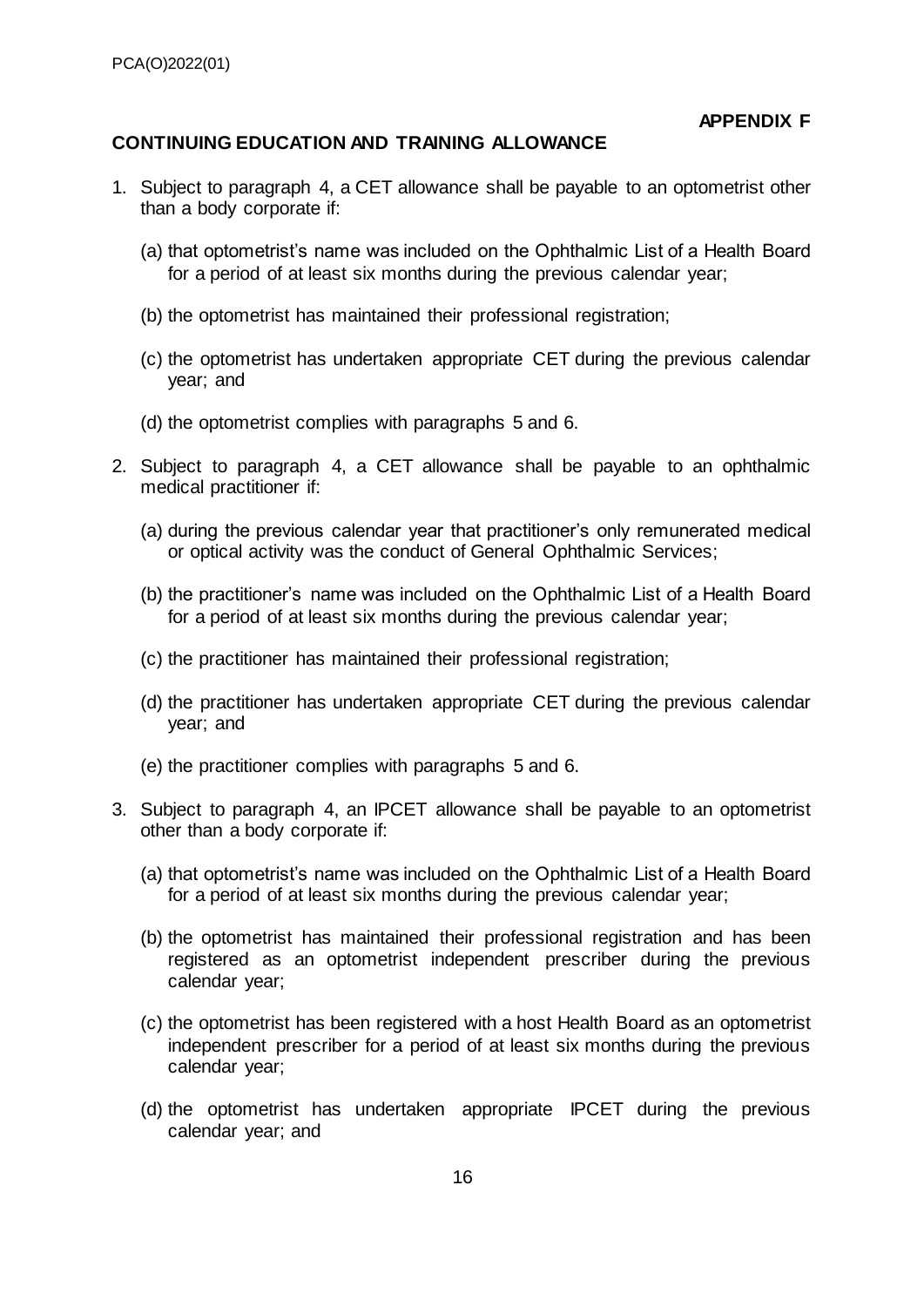(e) the optometrist complies with paragraphs 5 and 6.

- 4. Only one CET allowance or IPCET allowance may be paid in respect of any one person for each calendar year in which appropriate CET or IPCET was undertaken by that person.
- 5. A claim for a CET allowance or IPCET allowance shall be made in writing on the form provided for this purpose by the Agency.
- 6. A claim for a CET allowance or IPCET allowance must be received by the Agency by 31 October of the calendar year following the year in which the appropriate CET or IPCET was undertaken.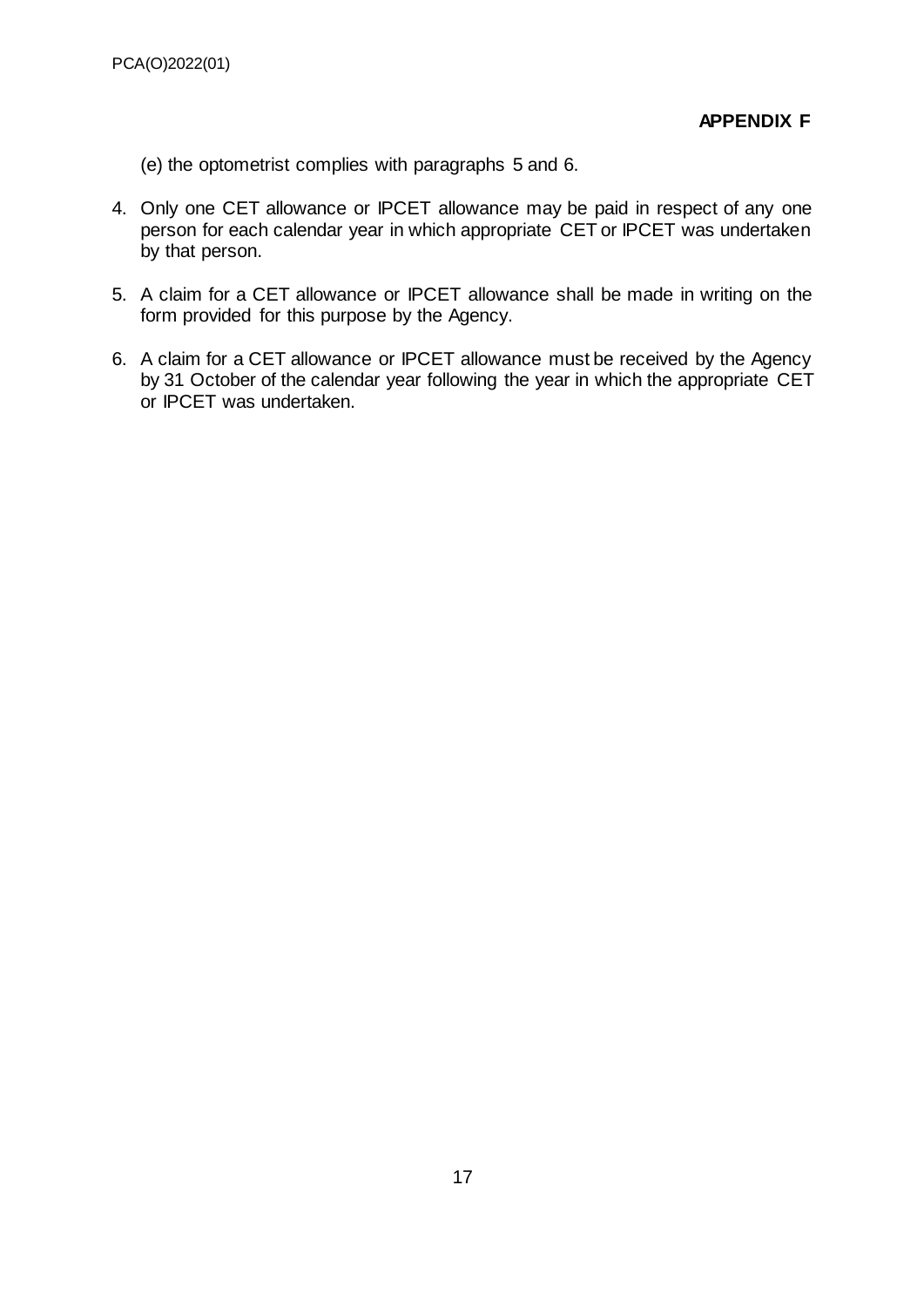# **PRIMARY EYE EXAMINATION EARLY RE-EXAMINATION CODE 8 – PATIENT TURNED 16 YEARS OF AGE**

As set out in [Table B](#page-6-3) of Appendix B, this Annex and the guide chart below is to be used by optometrists and ophthalmic medical practitioners when determining whether a patient who has turned 16 years of age (and does not have diabetes and/or is not sight impaired or severely sight impaired) is eligible to an early re-examination under code 8.

|                                                                                                                                                                              | $\overline{\mathbf{2}}$<br>Patient last had an NHS eye<br>examination 1 year and 6 months ago |           |          |                   |                    |                    |                    |                    |                    |                                    |                    |                    |                     |                     |                                                    |
|------------------------------------------------------------------------------------------------------------------------------------------------------------------------------|-----------------------------------------------------------------------------------------------|-----------|----------|-------------------|--------------------|--------------------|--------------------|--------------------|--------------------|------------------------------------|--------------------|--------------------|---------------------|---------------------|----------------------------------------------------|
| Ask for the age of the                                                                                                                                                       |                                                                                               | 11 months | 1 year   | 1 year<br>1 month | 1 year<br>2 months | 1 year<br>3 months | 1 year<br>4 months | 1 year<br>5 months | 1 year<br>6 months | 1 year<br>$\frac{1}{2}$   7 months | 1 year<br>8 months | l year<br>9 months | 1 year<br>10 months | 1 year<br>11 months |                                                    |
| patient, as at the eye<br>examination date.                                                                                                                                  | 16 years                                                                                      | N         | 8        | B                 | 8                  | 8                  | а                  | 8                  | 8                  | в                                  | 8                  | 8                  | 8                   | 8.                  |                                                    |
|                                                                                                                                                                              | $16 + 1$ month                                                                                | N         | 8        | $\bf{8}$          | 8                  | 8                  | 8                  | 8                  | 8                  | 8                                  | $\bf{8}$           | 8                  | $\bf{8}$            | 8                   |                                                    |
| $\overline{\mathbf{2}}$<br><b>How long ago</b><br>was their last eye<br>examination?                                                                                         | $16 + 2$ months                                                                               | N         | 8        | 8                 | 8                  | 8                  | 8                  | 8                  | 8                  | 8                                  | 8                  | 8                  | 8                   | 8                   |                                                    |
|                                                                                                                                                                              | $16 + 3$ months                                                                               | N         | 8        | $\bf{8}$          | 8                  | $\mathbf{a}$       | 8                  | 8                  | 8                  | 8                                  | $\bf{8}$           | 8                  | $\mathbf{a}$        | 8                   |                                                    |
|                                                                                                                                                                              | $16 + 4$ months                                                                               | N         | $\bf{a}$ | $\bf{8}$          | 8                  | 8                  | 8                  | $\bf{8}$           | $\bf{8}$           | 8                                  | $\mathbf{8}$       | 8.                 | 8                   | $\bf{8}$            |                                                    |
| <b>Cross-check age with</b>                                                                                                                                                  | $16 + 5$ months                                                                               | N         | 8        | $\bf{8}$          | 8                  | $\mathbf{a}$       | 8                  | 8                  | 8                  | 8                                  | 8                  | 8                  | 8                   | 8                   |                                                    |
| examination interval                                                                                                                                                         | $16 + 6$ months                                                                               | N         | 8        | 8                 | 8                  | $\mathbf{a}$       | а.                 | 8                  | 8                  | 8                                  | $\bf{8}$           | 8                  | 8                   | $\bf{8}$            |                                                    |
| to identify when to                                                                                                                                                          | $16 + 7$ months                                                                               | N         | 8        | 8                 | 8                  | 8                  | 8                  | 8                  | 8                  | 8                                  | 8                  | 8                  | 8                   | 8                   | <b>Key</b>                                         |
| use the new early re-<br>examination code 8.                                                                                                                                 | $16 + 8$ months                                                                               | N         | 8        | 8                 | 8                  | 8                  | 8                  | 8                  | 8                  | 8                                  | 8                  | 8                  | 8                   | 8                   |                                                    |
|                                                                                                                                                                              | $16 + 9$ months                                                                               | N         | 8        | 8                 | 8                  | 8                  | 8                  | 8                  | 8                  | 8                                  | 8                  | 8                  | 8                   | $\mathbf{g}$        | 8<br>Yes                                           |
|                                                                                                                                                                              | $16 + 10$ months                                                                              | N         | 8        | 8                 | 8                  | 8                  | 8                  | 8                  | 8                  | 8                                  | 8                  | 8                  | 8                   | 8                   | Your patient is entitled to                        |
|                                                                                                                                                                              | $16 + 11$ months                                                                              | N         | 8        | $\bf{8}$          | 8                  | 8                  | 8                  | 8                  | 8                  | 8                                  | 8                  | 8                  | 8                   | 8                   | an NHS eye examination.                            |
|                                                                                                                                                                              | 17 years                                                                                      | N         | N        | 8                 | 8                  | 8                  | 8                  | 8                  | 8                  | 8                                  | 8                  | 8                  | 8                   | 8                   | Please use early                                   |
| Patient is 17 years                                                                                                                                                          | $17 + 1$ month                                                                                | Ņ         | N        | N                 | $\cdots$           | 1.111              |                    | 1.11111            |                    | 8                                  | $\mathbf{g}$       | 8                  | 8                   | 8                   | re-examination reason<br>code 8 on the claim form. |
| and 1 month                                                                                                                                                                  | $17 + 2$ months                                                                               | N         | N        | N                 | N                  | 8                  | 8.                 | 8                  | $\mathbf{3}$<br>в  |                                    | 8                  | 8                  | 8                   | 8                   |                                                    |
|                                                                                                                                                                              | $17 + 3$ months                                                                               | N         | N        | N                 | N                  | N                  | $\mathbf{a}$       | 8                  | 8                  | 8                                  | 8                  | 8                  | 8                   | $\bf{8}$            | N<br><b>No</b>                                     |
|                                                                                                                                                                              | $17 + 4$ months                                                                               | N         | N        | N                 | N                  | N                  | N                  | 8                  | 8                  | 8                                  | $\bf{8}$           | 8                  | 8                   | $\mathbf{8}$        |                                                    |
| <b>Example:</b>                                                                                                                                                              | $17 + 5$ months                                                                               | N         | N        | $\mathbf N$       | N                  | N                  | N                  | N                  | 8                  | 8                                  | $\mathbf{s}$       | 8                  | $\mathbf{a}$        | $\bf{8}$            | Your patient is not                                |
| In the example shown                                                                                                                                                         | $17 + 6$ months                                                                               | N         | N        | N                 | N                  | N                  | N                  | N                  | N                  | 8                                  | 8                  | 8                  | 8                   | $\bf{8}$            | entitled to an NHS eye<br>examination.             |
| on the quide, the patient<br>would be entitled to an<br>NHS eye examination, and<br>you would need to enter<br>the early re-examination<br>reason code on the<br>claim form. | $17 + 7$ months                                                                               | N         | N        | N                 | N                  | N                  | N                  | N                  | N                  | N                                  | 8                  | $\mathbf{a}$       | $\mathbf{a}$        | 8                   |                                                    |
|                                                                                                                                                                              | $17 + 8$ months                                                                               | N         | N        | N                 | N                  | N                  | N                  | N                  | N                  | N                                  | N                  | 8                  | 8                   | 8                   |                                                    |
|                                                                                                                                                                              | $17 + 9$ months                                                                               | N         | N        | N                 | N                  | N                  | N                  | N                  | N                  | N                                  | N                  | N                  | 8                   | 8                   |                                                    |
|                                                                                                                                                                              | $17 + 10$ months                                                                              | N         | N        | N                 | N                  | N                  | N                  | N                  | N                  | N                                  | N                  | N                  | N                   | 8                   |                                                    |
|                                                                                                                                                                              | $17 + 11$ months                                                                              | N         | N        | N                 | N                  | N                  | N                  | N                  | N                  | N                                  | N                  | N                  | N                   | N                   |                                                    |
|                                                                                                                                                                              | 18 years                                                                                      | N         | N        | N                 | N                  | N                  | N                  | N                  | N                  | N                                  | N                  | N                  | N                   | N                   |                                                    |
|                                                                                                                                                                              | Over 18 years                                                                                 | N         | N        | N                 | N                  | N                  | N                  | N                  | N                  | N                                  | N                  | N                  | N                   | N                   |                                                    |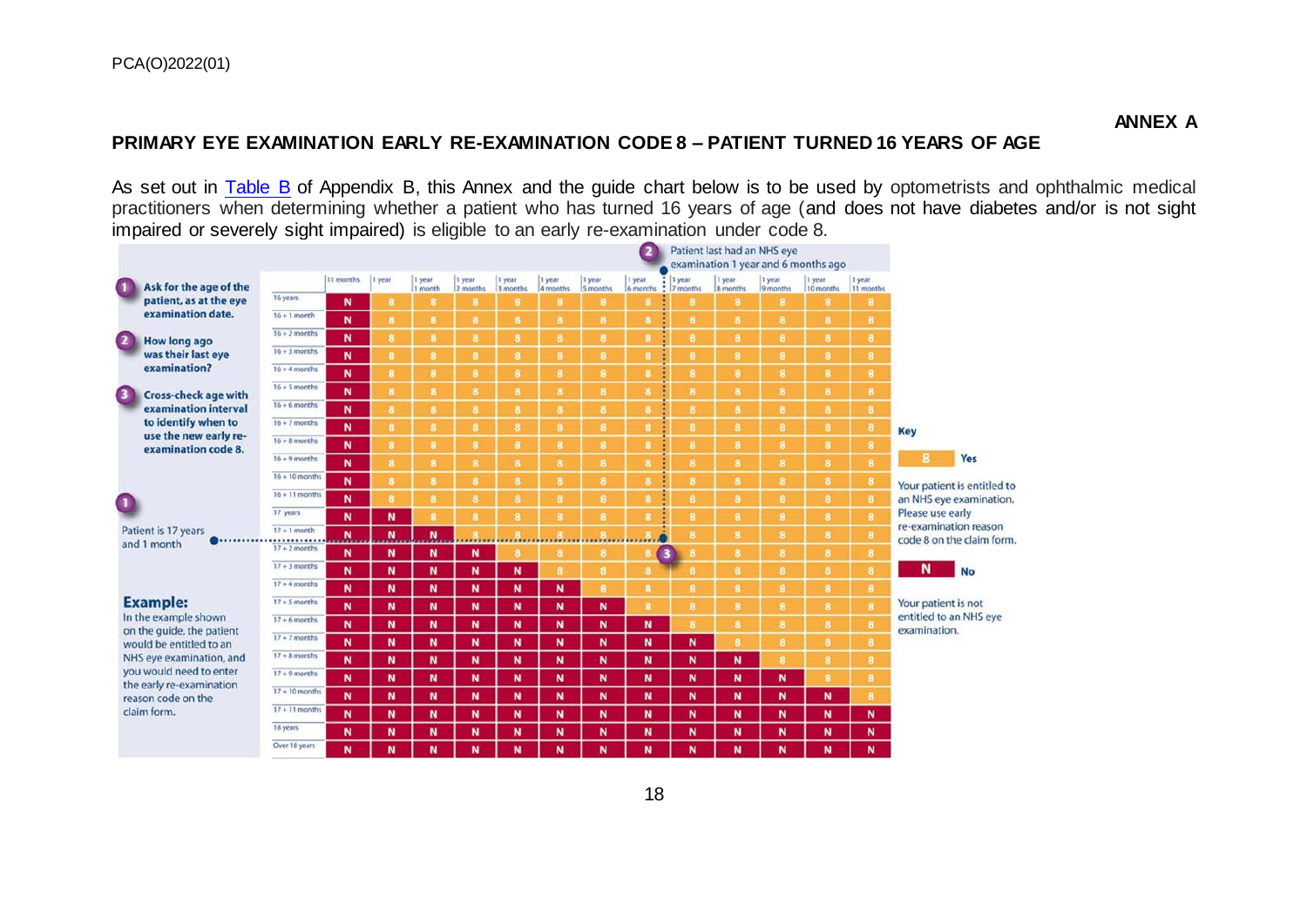# **PRIMARY EYE EXAMINATION ENTITLEMENT - SIGHT IMPAIRED AND SEVERELY SIGHT IMPAIRED PATIENTS**

1. As set out in [Table A](#page-6-1) of Appendix B, this Annex is to be used by optometrists and ophthalmic medical practitioners for the purposes of determining a patient's entitlement to an annual primary eye examination because they are sight impaired or severely sight impaired.

# **Sight Impaired**

- 2. There is no legal definition of sight impaired. A person can be sight impaired if they are "substantially and permanently functionally impaired by defective vision caused by congenital defect or illness or injury".
- 3. As a general guide, people who have visual acuity of the following should be considered as being sight impaired:
	- (a) 3/60 to 6/60 Snellen (or equivalent) with full field;

(b) up to 6/24 Snellen (or equivalent) with moderate contraction of the field, opacities in media or aphakia;

(c) 6/18 Snellen (or equivalent) or even better if they have a severe field defect, for example hemianopia, or if there is a contraction of the visual field, for example in retinitis pigmentosa or glaucoma.

# **Severely Sight Impaired**

- 4. Although there is no legal definition of severely sight impaired, it is considered to be the same as the definition of "blind person" set out in section 64 of the National Assistance Act 1948 – "means a person so blind as to be unable to perform any work for which eyesight is essential".
- 5. The test is whether a person cannot do any work for which eyesight is essential, not just their normal job or one particular job. Only the condition of the person's eyesight should be taken into account - other physical or mental conditions cannot be considered.
- 6. Group 1: People who are below 3/60 Snellen (or equivalent)

(a) Severely sight impaired: people who have visual acuity below 3/60 Snellen (or equivalent).

(b) Not severely sight impaired: people who have visual acuity of 1/18 Snellen (or equivalent) unless they also have restriction of visual field. In many cases it is better to test the person's vision at one metre. 1/18 Snellen (or equivalent) indicates a